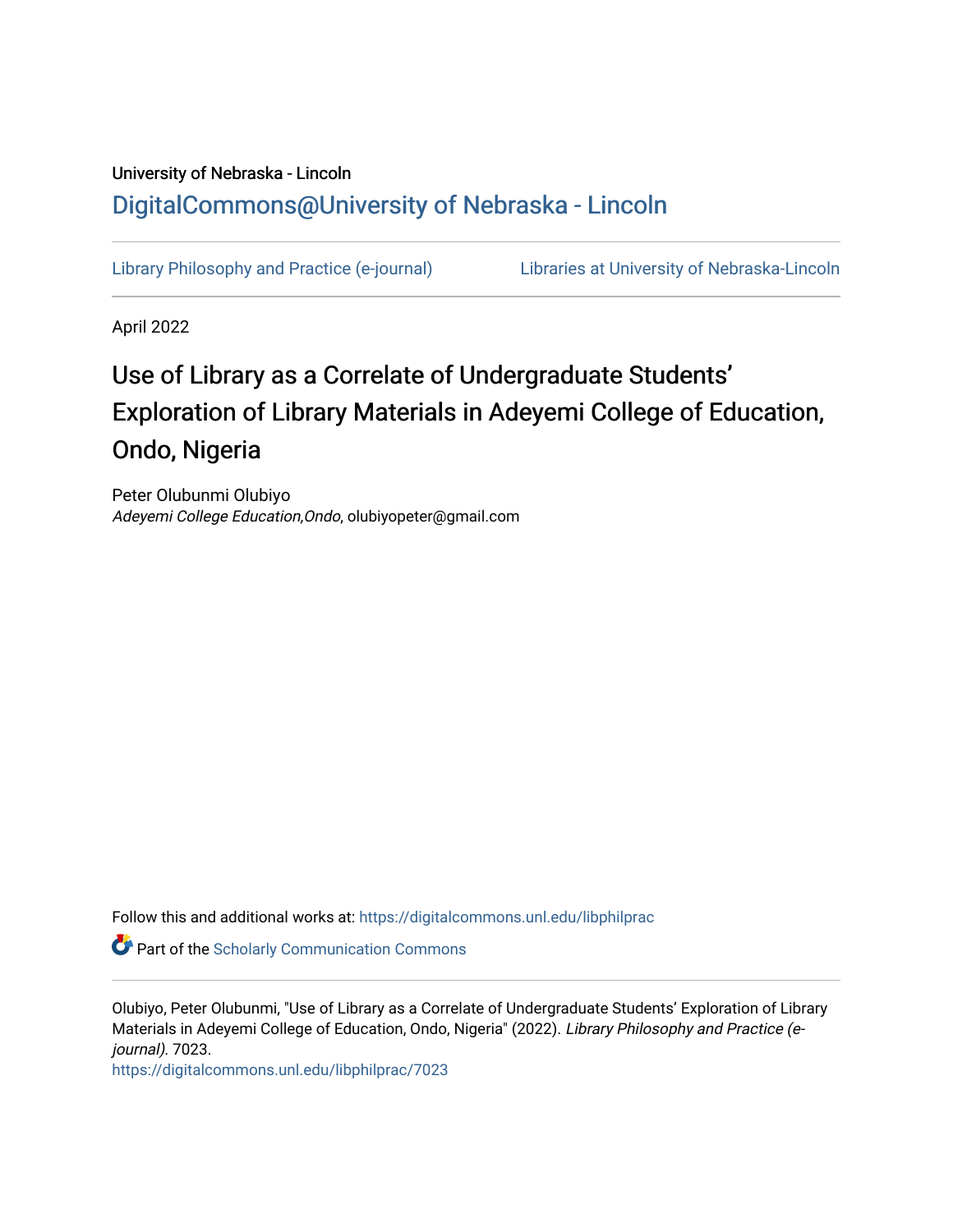## **Use of Library as a Correlate of Undergraduate Students' Exploration of Library Materials in Adeyemi College of Education, Ondo, Nigeria**

**By**

**Peter Olubunmi Olubiyo (MLS),** 

Head, Cataloguing and Classification Section, Bab Fafunwa Library, Adeyemi College of Education, Ondo, Nigeria [olubiyopeter@gmail.com](mailto:olubiyopeter@gmail.com) +2348166392038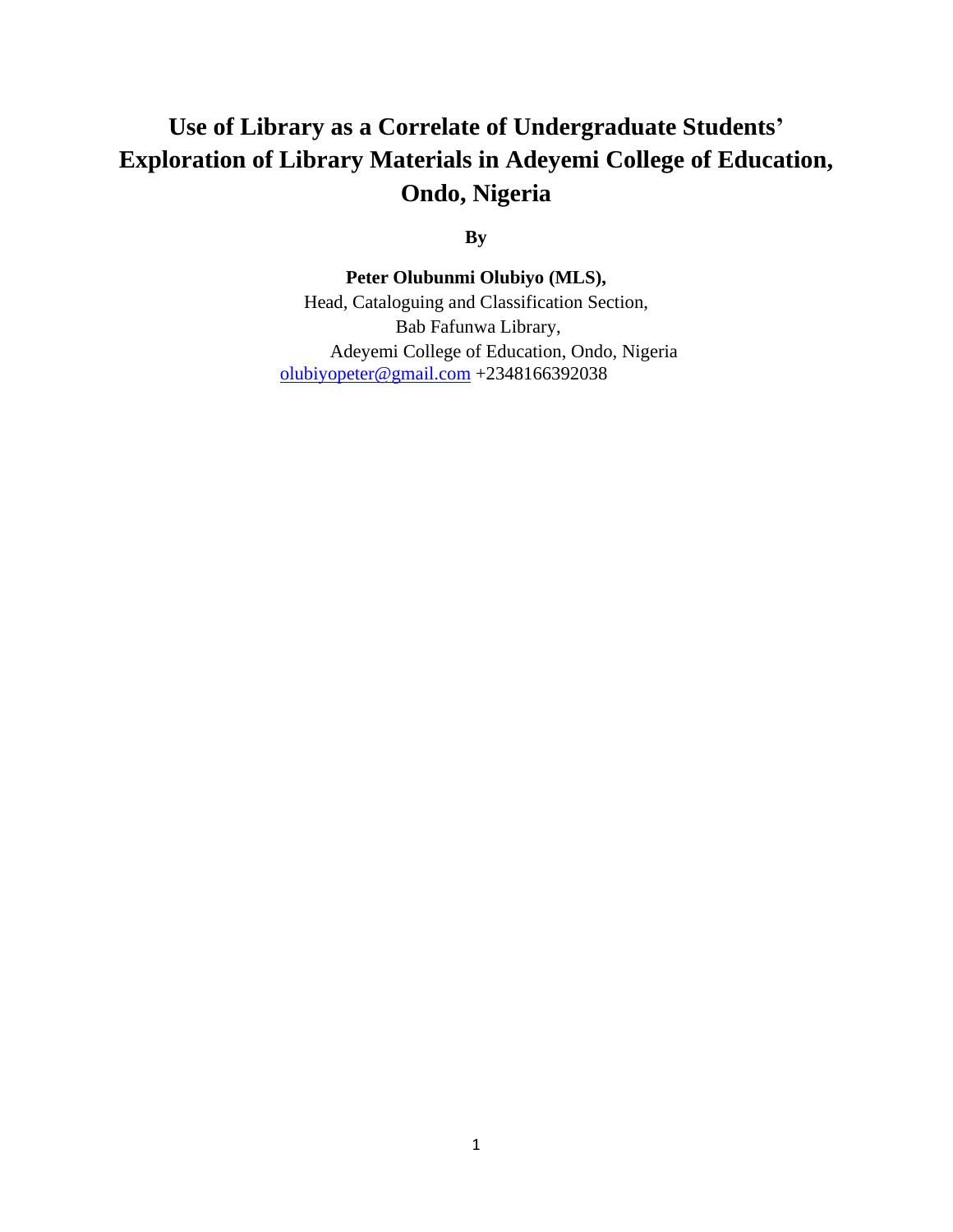### **Abstract**

*The work is on library instruction programme as a correlate of undergraduate students' Utilization of Library Materials in Adeyemi College of Education, Ondo, Nigeria. The research design used for this study is ex-post facto research design. The population comprises all the undergraduates in Adeyemi College of Education, Ondo. Simple random and stratified random sampling technique was employed for the study. One hundred and twenty users were sampled from the programme in all the schools (strata) in the college through library access. Out of 120 copies of the questionnaire administered to the students in Adeyemi College of Education, Ondo, 114 (99%) were returned and used for the analysis. The researchers collected the data through face-to-face administration of questionnaire. Five research questions and two hypotheses were used for the study. The data generated were interpreted using percentages and frequencies; mean and standard deviation through Likert scaling of the responses where applicable. Based on this result, the students' knowledge about the methods of Library Instruction Programmes (LIP) course in Adeyemi College of Education, Ondo are classroom teaching, library orientation, library guide and ask a librarian. It was inferred that the students' rate of understanding of the Library Instruction Programme topics is high and the rate of students' use of Library resources in Adeyemi College of Education Library is low. The challenges that students experience during Library Instruction Programme course in Adeyemi College of Education, Ondo are non utilization of ICT for library instruction, inadequate classroom for library instruction, shortage of staff (librarians) to instruct students, lack of interest in library instruction programme among others. The paper concluded that students in Adeyemi College of Education understand some of the concepts of Library Instruction Programme (LIP) without any basis on gender differences. However, the services in the library were under explored. It was therefore recommended that librarians should sensitize the users more on the services provided in the library for optimal satisfaction of the users. And that the challenges of the students in the course LIP should be tackled by the lecturers and college authority for the benefits of getting desired results in the students' knowledge of the course for maximal utilization of the library resources.* 

**Key words**: **Library Instruction Programme, Undergraduate Students, Library Resources, Adeyemi College of Education, Ondo, Nigeria**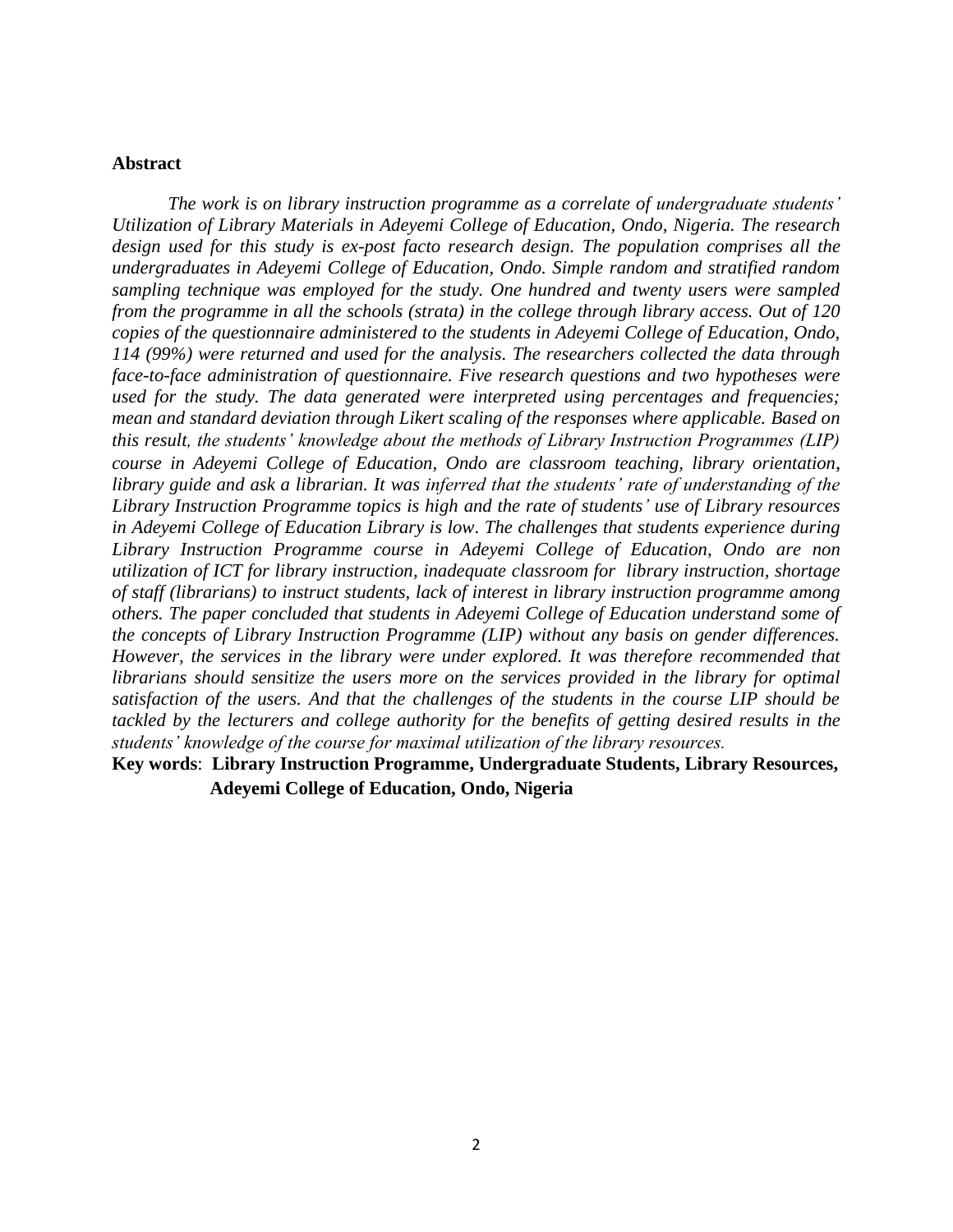## **Introduction**

Over the years, various terms and methods of library instruction have been used denoting ways of imparting knowledge on how library users can effectively utilize library resources. Some of the terms that have been used are reader instruction, user instruction, library orientation, library instruction, use of library, library and information skill, user and staff education, information literacy and so on (Akalumhe n.d). Library Instruction Programme (LIP) is the instruction given that makes exploring information resources in the library easy and successful which is very imperative for users. The orientation course given to the first year students in higher institution of learning on the available resources in the library and how to use them is the rudiment of knowledge on the use of library. The course is the key to getting entrance into information environment of the library and exploring the resources to meet the academic needs of students. Therefore, it is the spring for total learning.

Students come to higher institutions to gain knowledge. And knowledge cannot be received in the air in absence of information. In this way, library has been built to satisfy the information search of fresh men and other users. According to Lombardo and Miree (2003), library instruction can influence students' general attitudes toward the library and its resources. To explain it well, LIP is the nerve of library usage as the content of what the library holds which influence the curious nature of clientele. Library holdings and students cannot come to a tandem if LIP is not properly instilled into the system. The access to the resources is obtainable through the linkage that exists between the library and the students which is LIP. And the knowledge of the course is what will help students to be good library users. Thus, Akalumhe ( n.d), explained that user education is an academic programme that is designed by Universities and other higher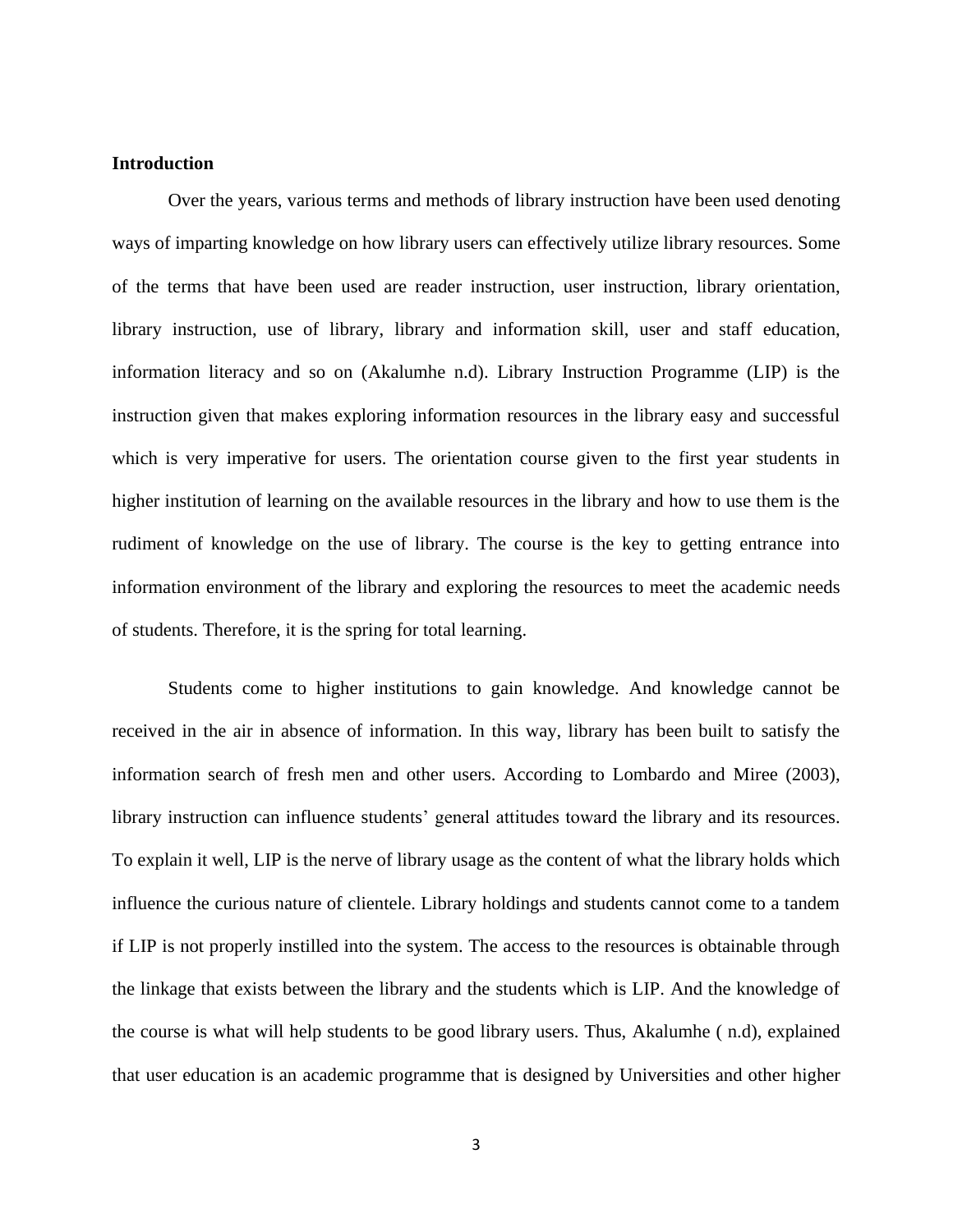institutions to educate library users on how to effectively utilize library resources and services. Therefore, Library Instruction Programme describes the library, the specialties of library, resources of the library, the services of the staff and others library details for the assistance of the students in their information quest.

Information in the library cannot be used if users are not exposed to the technicalities of the system. The technicalities are professional duties carried out by the librarians. This lack of exposure will lead to confusion, frustration and discouragement. Nonetheless, LIP can correct the situation if it is handled with good hands. In a study carried out by Lombardo and Miree (2003) it was emphasized that students continued to show more favorable attitudes toward Web resources, although library instruction minimized many of the differences that students perceived between print resources and library databases. For example, there was little difference in students' frustration using either print resources or library databases, even though they reported significantly less frustration using Web resources. And although students found Web resources to be easier to use, more convenient, and faster than either of the other two resource types, they no longer saw a difference in the ease of use or quickness of library databases and print resources. That students still found library databases more convenient to use than print materials, even after instruction, seems natural, given their ability to access databases remotely.

Information resource is the soul of academic activities and of course they must be well guided with care and caution. There are qualities expected in good information resources. O'Brien (1996) and Dadzie (2005) in Agyen-Gyasi, Lamptey and Frempong (2010) maintained the fact that, for information to be of optimal use, it must have the following qualities: relevance, accuracy, timeliness, currency, completeness, clarity and cost-effectiveness. In their view, these are the qualities that any information-seeker will be looking for. Information seekers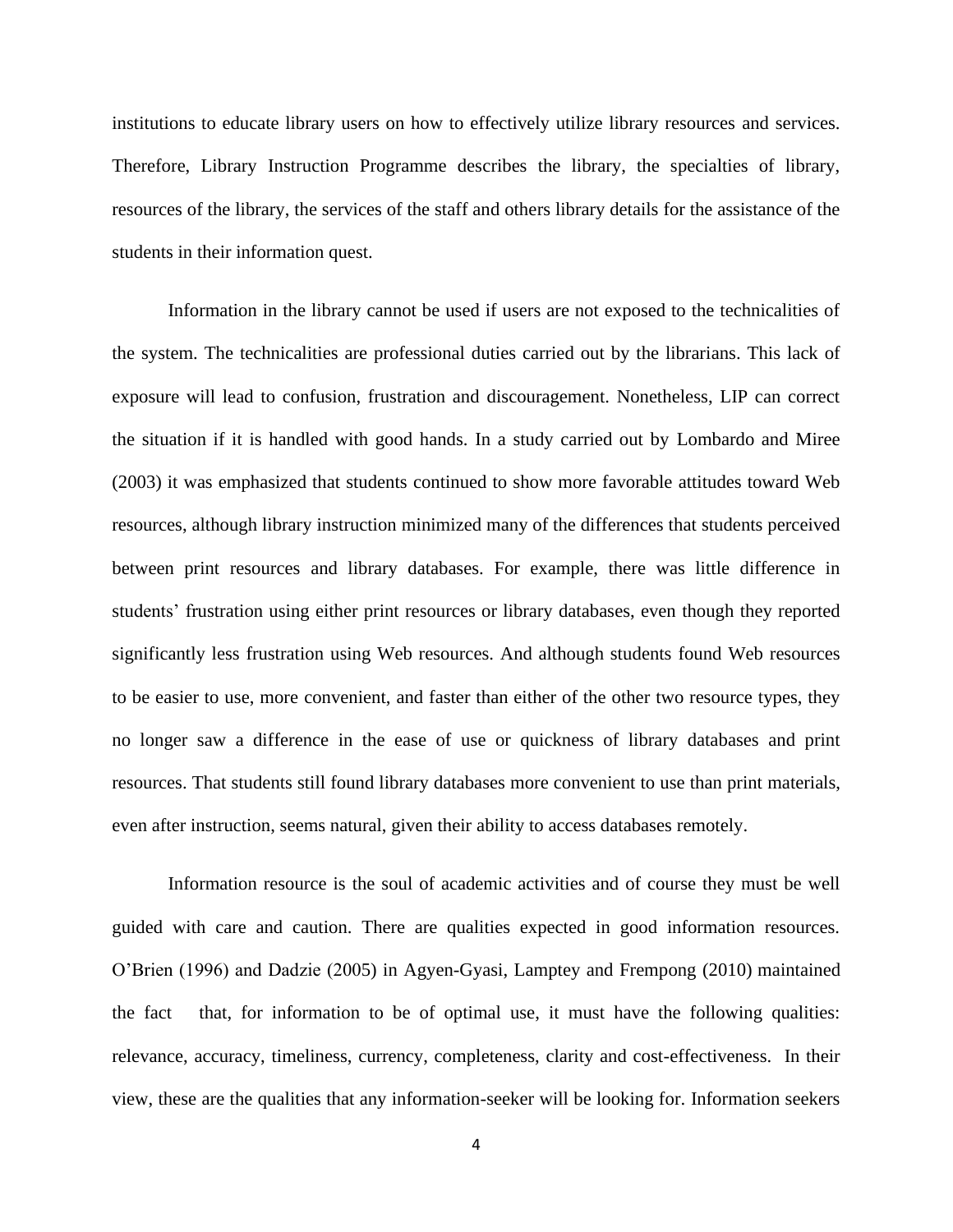(users) who come to the library need relevant resources with accurate contents to attend to the questions in mind and these resources are the ingredients that must be explored. Therefore, the resources must be the type that will possess the useable qualities in order to make them library customers.

#### **Statement of the Problem**

Library Instruction Programme (LIP) is the set of planned educational activities on how to use library. LIP talks about objectives, functions, types of library, history of library, library and study skills, library resources, reference sources and services. As part of the curriculum, it includes organisation of information resources in library and information centre, organizational structure of library, collection development, preservation and conservation of information resources, copyright and its implications, application of information and communication technology in library services and research writing and referencing. Thus, teachers give instructions on the curricular break-down in the classroom on the use and how to tap into the information resources in the library in the course of educating the student. On this note, the researchers investigated if the programme has really have an impact on the students' use of the information resources among the undergraduates of Adeyemi College of Education, Ondo.

#### **Objectives of the Study**

The objectives of the study are to:

- i. find out the students' knowledge about method of Library Instruction Programme (LIP) course in Adeyemi College of Education, Ondo.
- ii. investigate the rate of students' understanding of the topics in LIP course.
- iii. examine the rate of use of Library resources among undergraduate students of Adeyemi College of Education Library, Ondo.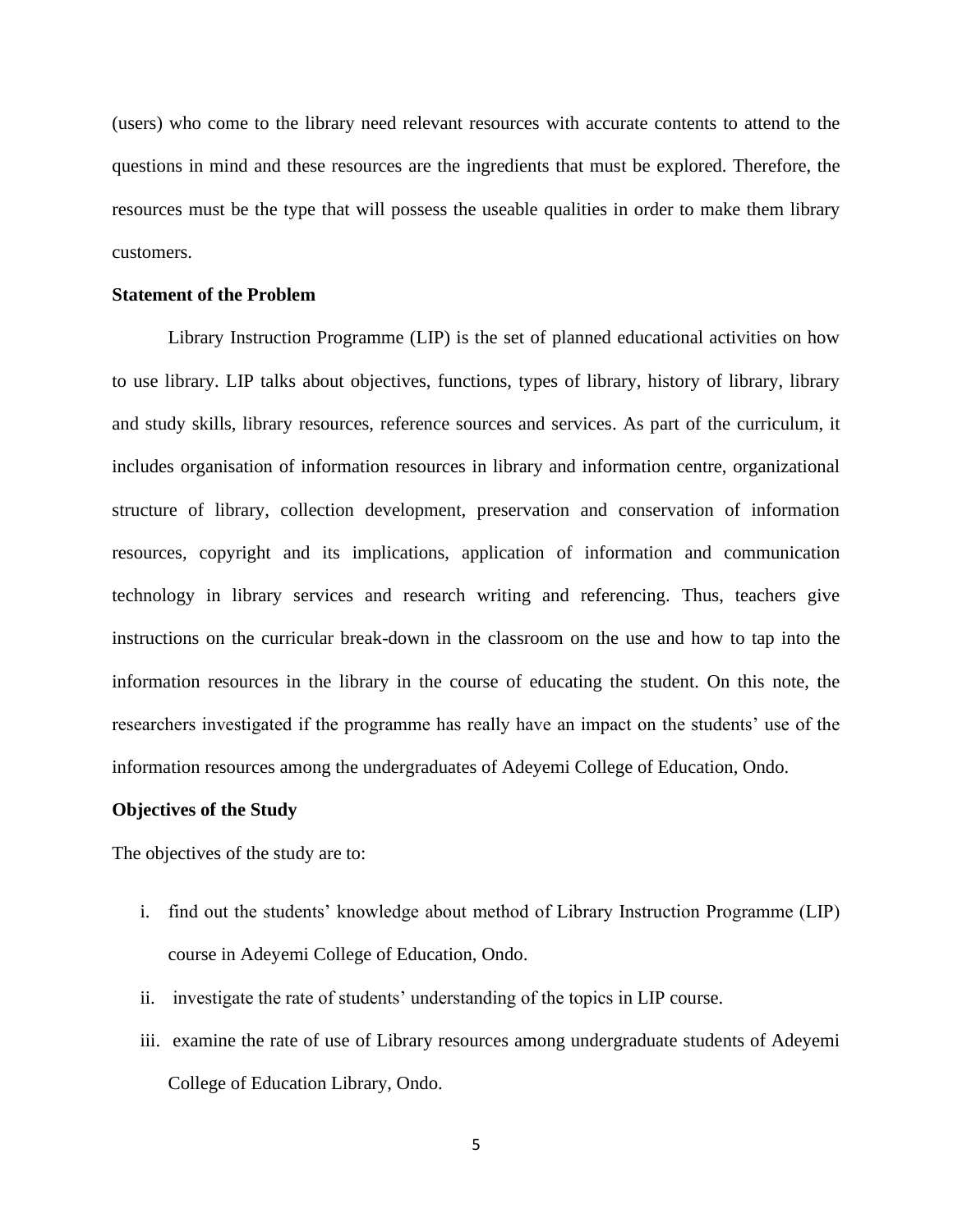- iv. investigate the challenges students experienced in LIP course.
- v. find out the proffered solution to the challenges.

### **Research Questions**

- 1. What is the students' knowledge about the method of Library Instruction Programme (LIP) course in Adeyemi College of Education, Ondo?
- 2. What is the rate of students' understanding of the topics of LIP course?
- 3. What is the rate of use of Library resources among undergraduate students in Adeyemi College of Education Library, Ondo
- 4. What are the challenges that students experienced in the LIP course?
- 5. What are the proffered solution to the challenges?

The following hypotheses in the study were tested at 0.05 level of significance:

**Ho1**: There is no significant relationship between library resources utilization and Library Instruction Programme

**Ho2:** There is no significant relationship between Library instruction programme and Gender

## **Literature Review**

According to Agyen-Gyasi, Lamptey and Frempong (2010), the library as a learning centre where both the faculty and students depend heavily for information is necessary in pursuing their individual and collective goals for knowledge acquisition. The effective use of the academic library by undergraduate students has been a subject of global concern to librarians and university administrators over the years. Many university authorities have made frantic efforts to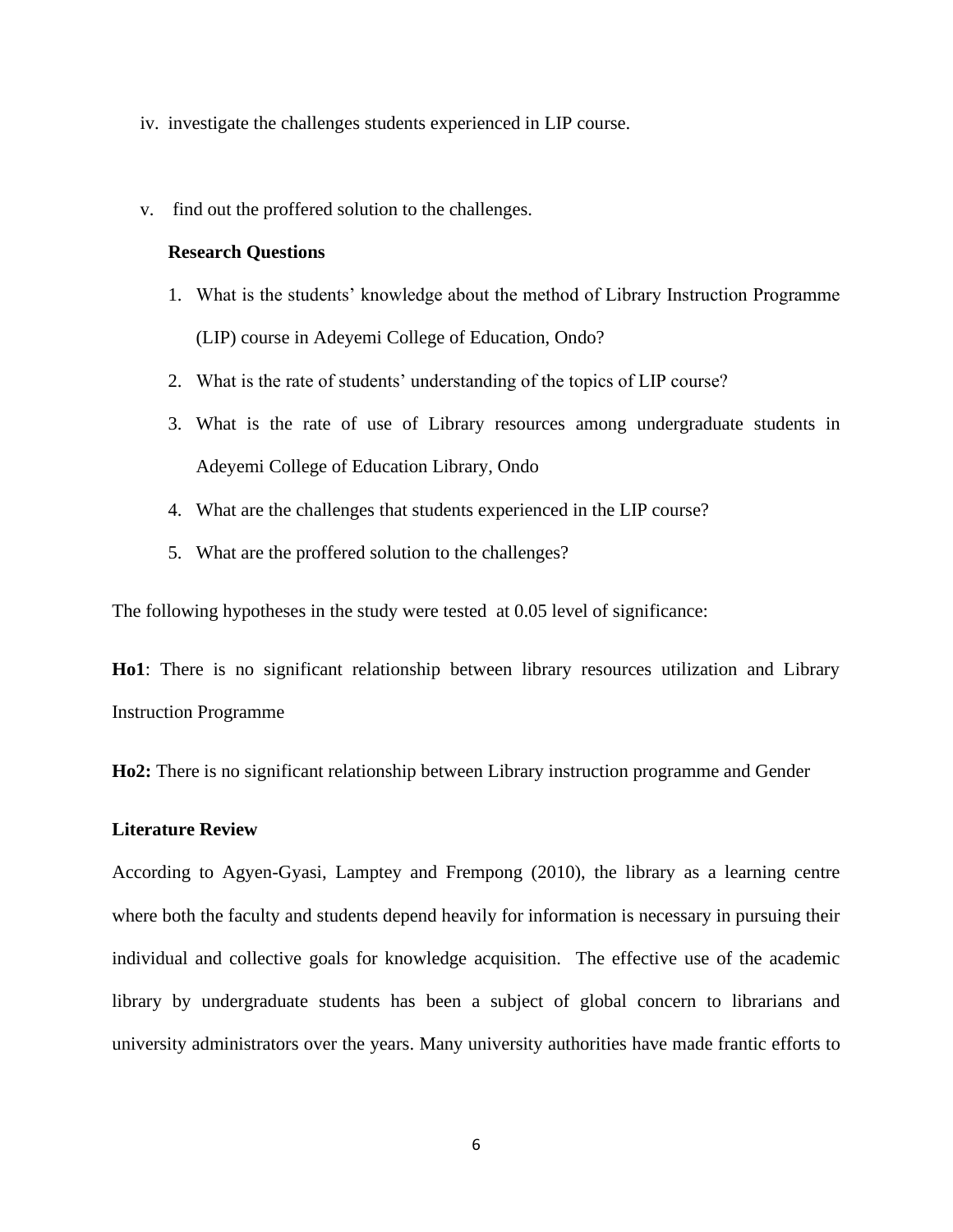teach undergraduate students library literacy skills through formal library instruction programmes (Obasuyi and Odion, 2015).

#### **Library Instruction Programme**

Library Instruction Programme as commonly known to be the instructional guidelines on the use of library is carried out by librarians in the academic world. The librarians are the instructors teaching the freshmen the act of accessing library. However, Library instructions, or bibliographic instructions as it was originally called, is now known as user or information literacy instructions with the changes in name somewhat mirroring the dynamic nature of the service, teaching librarians seek to provide to their users. In response to the needs of library users, it became necessary for librarians to expand their repertoire of pedagogical skills so as equip users to be more efficient at finding, locating, and using information (Bhattacharyya and Patnaik 2018). On that note, Bhattacharyya and Patnaik (2018) citing Aharony & Bronstein (2014) clarified it that within the academic setting, librarians seem to have accepted their teaching roles as Israeli librarians believed that teaching information literacy is more a library role than a faculty role.

#### **Library Resources**

According to Ida (2016), it is opined that to ensure that people get a lifelong education libraries should be made accessible and library resources should be made available at all places, to all sections of the society. This shift in behavior comes with a learning cost, and it has become a battle that is fought daily in tutorial classes and lectures, as academics and librarians try to encourage students to make better use of high quality sources of information, acquired or subscribed to by the library. For these reasons, it is more important than ever for libraries to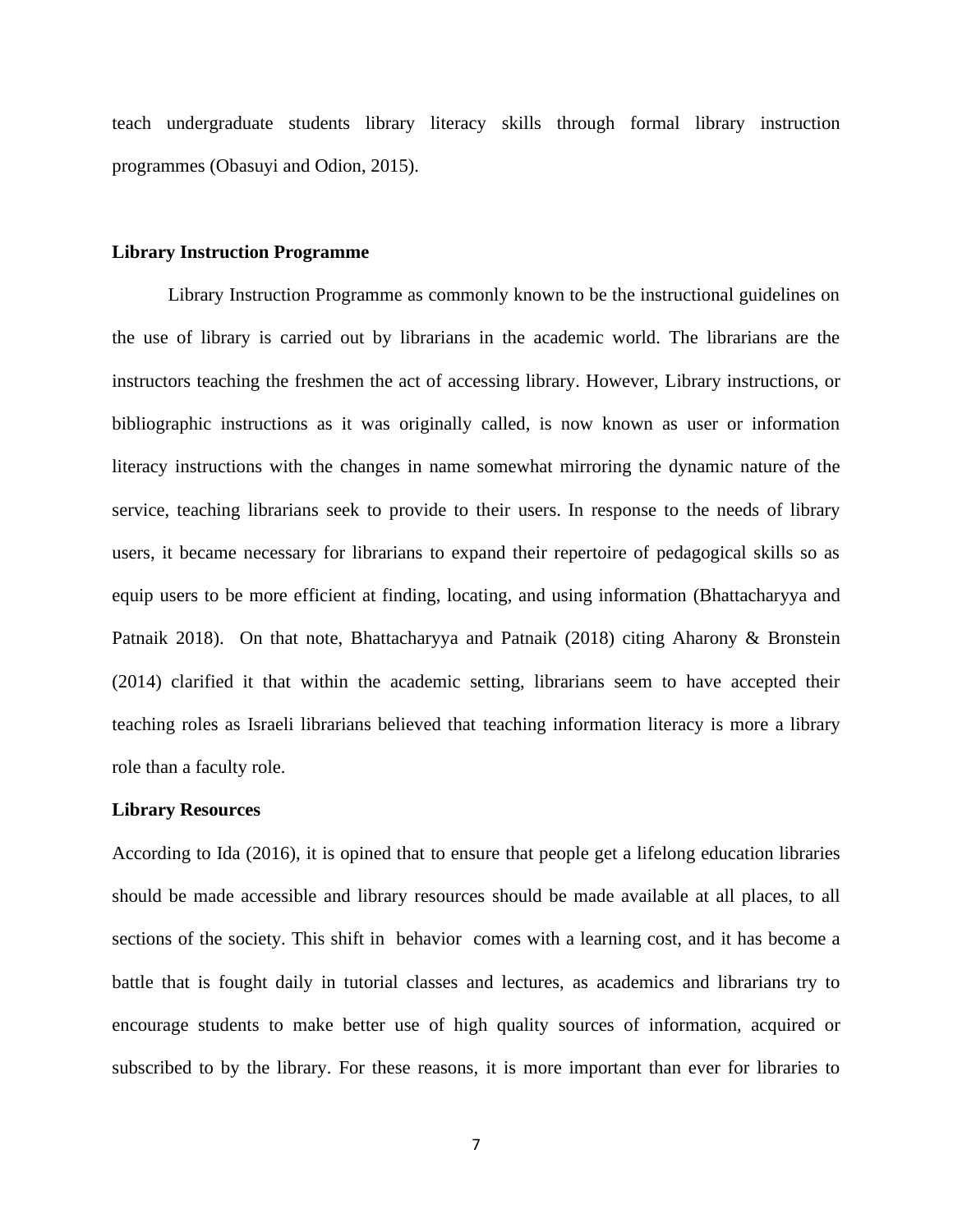demonstrate to students and stakeholders the value of using the library's resources and services for free. Also, AASL (2011) in Ida (2016) expressed that library websites should provide for the informational and curricular needs of the learners. The librarian should ask, "How does my library's website integrate within the school and extend beyond the walls of the school"? AASL suggested the links for the school website to be teacher's web pages and blogs, online references that would be useful to the library community of learners; other links could be local library websites or libraries within district, online catalog (OPAC), online databases, and local institutions that are of educational interest. Extensive research shows that schools that have relied on their libraries to support student growth, specifically in the areas of literacy, information literacy, technological skills, and access to resources and equipment, had increased motivation, higher assessment scores, and ultimately higher graduation rates

#### **Access to Library Resources**

Bhattacharyya and Patnaik (2018) defined the rigors of tertiary education which required that institutions provide their students with access to resources and this cannot be accomplished except through institutional libraries. Librarians are a very important part of this education landscape as they are the individuals who assist learners at all levels to locate, identify, select, and obtain the resources that are critical to their educational success.

User satisfaction studies report on the multiple factors that are responsible for students' perceptions about library resources quality: range of materials, helpfulness and availability of library staff, accessibility and ease-of-use of electronic resources, and required skill levels for using resources (Schilling and Applegate 2007). Most would agree upon two ultimate goals that function as the raison d'etre of library user-education programs. The first goal is to improve students' ability to use library resources and services effectively to meet their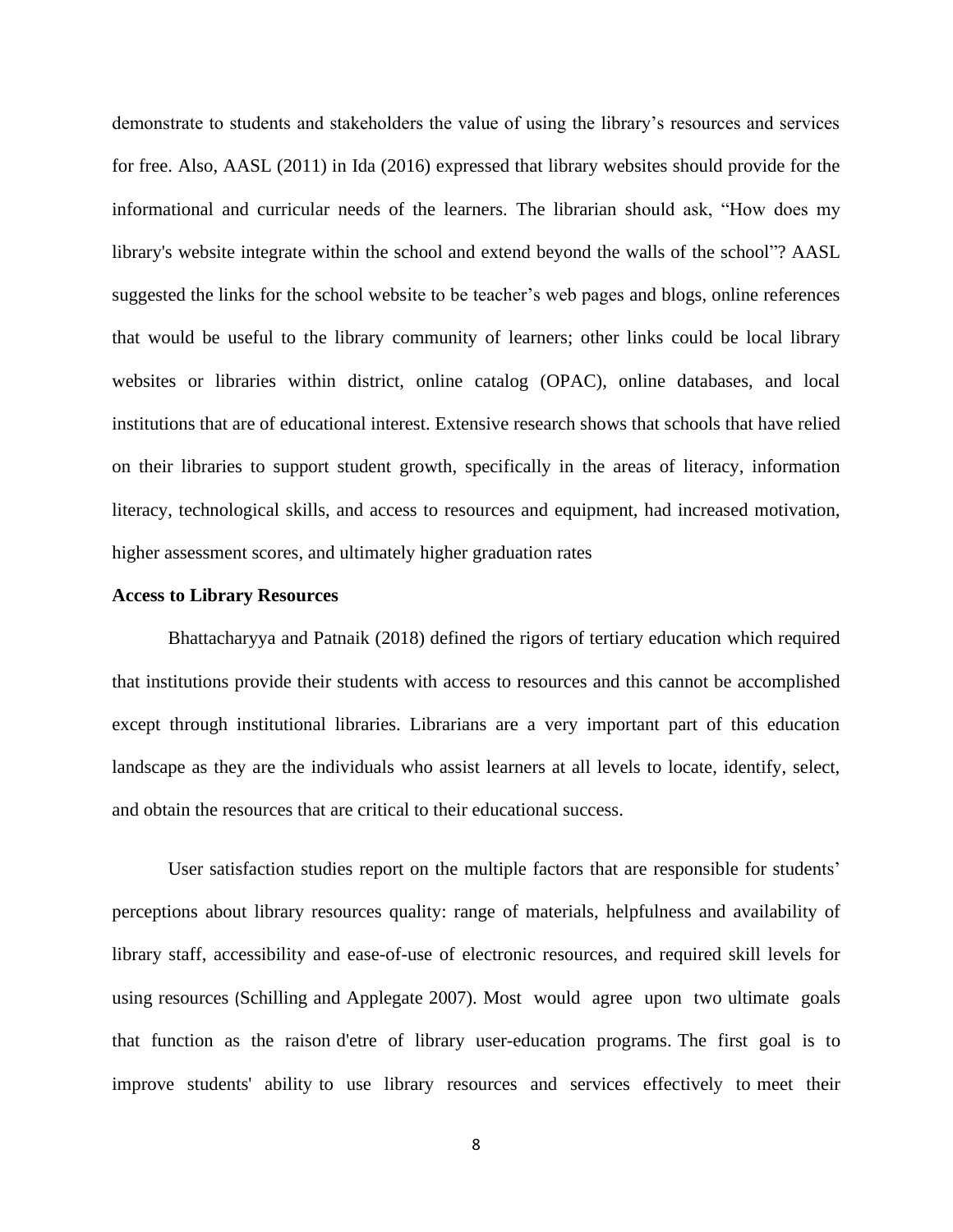information needs. The second goal, often unstated in formal documentation, is to instill realistic attitudes and expectations concerning the library and its accessibility (King and Ory, 1981). Given adequate program support, it is within the context of these two ultimate goals that almost every decision concerning content and form of presentation of usereducation programs is made for the access and use of library resources.

### **Impact of Library Instruction Programme on Library Use**

These are important areas of investigation: user satisfaction and self-confidence are significant factors in understanding students' attitudes about information usage and information literacy (Schilling and Applegate 2007). Students who meet with librarians or receive library training report less library anxiety, and are more positive about using the library and its resources. Extensive experience and research have demonstrated that early and sequential educational intervention impacts positively on students' abilities to effectively find and use information resources, and on their overall information literacy development.

Ren (n.d) in Schilling and Applegate (2007) found that self-efficacy in electronic searching increased after students participated in course-based library program. Students' attitudes and emotional experiences were positively impacted as a result of the training (Library instruction programme). The training survey instruments included three parallel sections consisting of a questionnaire, self-assessment, and test. The surveys asked participants to report their perceptions regarding how the library training impacted on their comfort levels, attitudes, and projected library use. The post- survey asked a variety of questions in which respondents provided feedback about the training experience itself. Survey data were also correlated with students' literature searching scores to identify potential relationships between training and performance. A three-month follow-up survey gathered additional feedback on students' training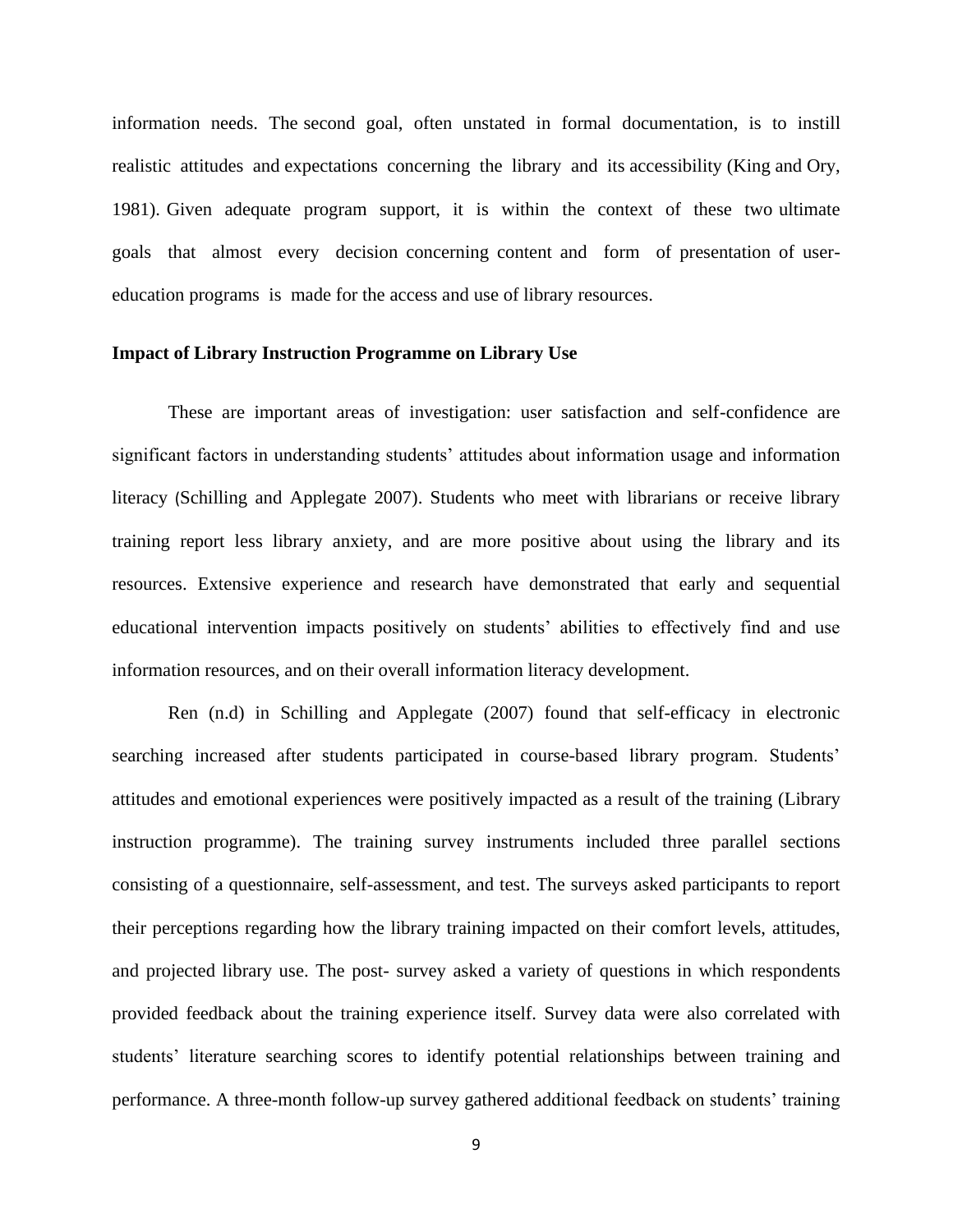and presented a picture of their overall information usage patterns over the course of the semester. This is a proof that library instruction training has impact on students' library use.

#### **Methodology**

#### **Research Design**

The research design used for this study is ex-post facto research design. This design seeks to establish cause-effect relationship; however, the researcher has no control over the variables of interest and therefore cannot manipulate them. Therefore, the researchers only attempt to link some already existing effect or observation to some variable(s) as causative agents.

#### **Population and Sampling Technique**

The population comprises all the undergraduates in Adeyemi College of Education, Ondo. Simple random and stratified random sampling technique was employed for the study. One hundred and twenty users were sampled from the programme in all the schools (strata) in the college through library access.

## **Research Instrument**

The instrument was adopted by the researcher and titled Library Instruction Programme and Student Exploration of Library Resources Questionnaire (LIPSELRQ).

## **Method of Data Collection**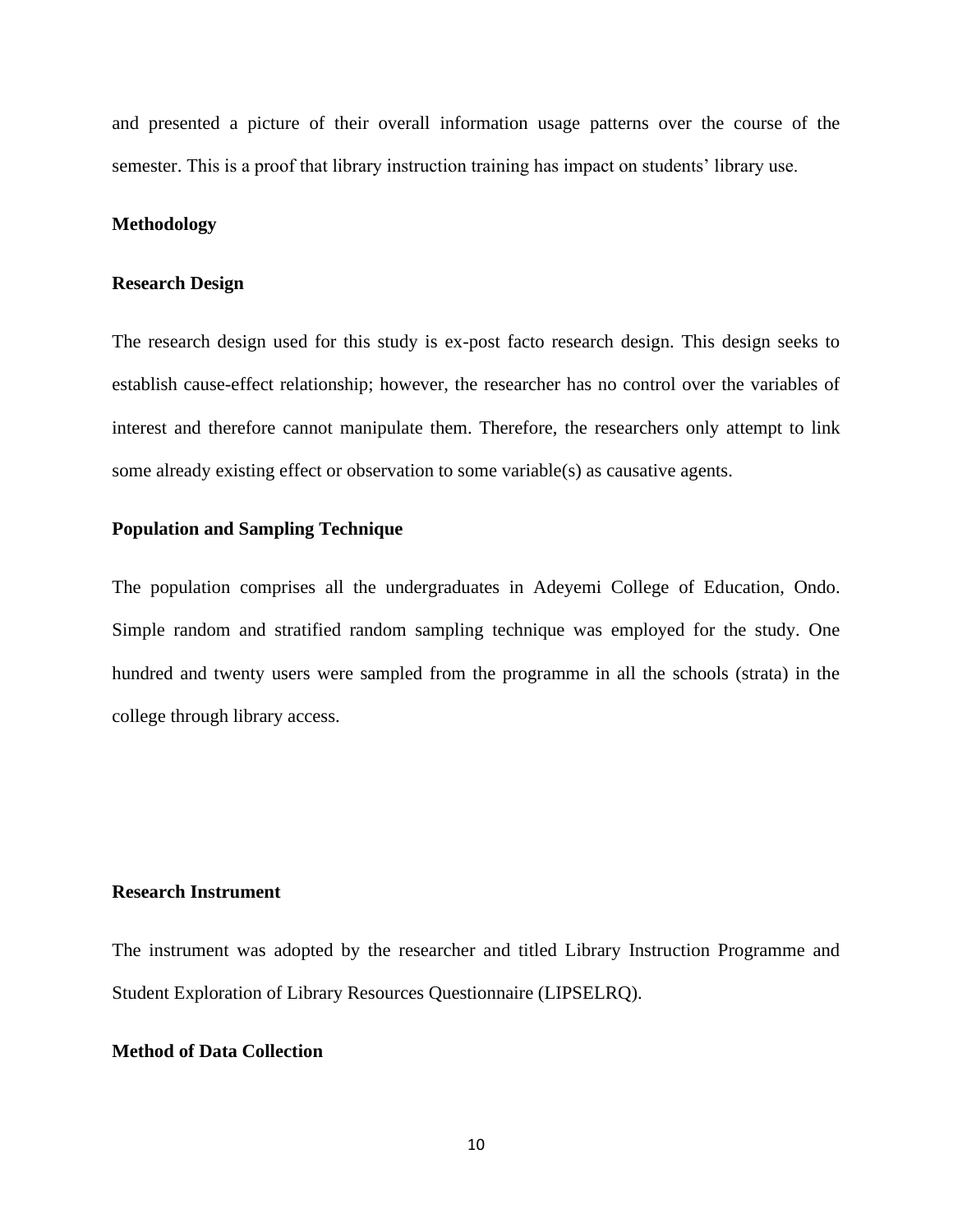The researchers collected the data through face-to-face administration of questionnaire. This involved being going round the various sections of the library of Adeyemi College of Education, Ondo to administer the questionnaire to the students and responses were collected at the same time.

### **Method of Data Analysis**

The data generated were interpreted using percentages and frequencies; mean and standard deviation through Likert scaling of the responses where applicable. The criterion mean for the scale is 2.5 as the rating was based on 4 points.

## **Data Presentation and Analysis**

Out of 120 copies of the questionnaire administered to the students in Adeyemi College of Education, Ondo, 114 (99%) were returned and used for the analysis

#### **Answers to Research Questions**

**Research Question1:** What is the students' knowledge about the method of Library Instruction Programmes (LIP) course in Adeyemi College of Education, Ondo?

## **Table 1: Students' Knowledge about the Methods of Library Instruction Programme in ACE Ondo**

| <b>Methods of Library Instruction</b> | <b>Used</b> |               | <b>Not Used</b> |               | <b>Remark</b> |
|---------------------------------------|-------------|---------------|-----------------|---------------|---------------|
| <b>Programme</b>                      | Freq.       | $\frac{6}{6}$ | Freq.           | $\frac{6}{9}$ |               |
| Classroom teaching                    | 90          | 78.9          | 24              | 21.1          | Accepted      |
| Library orientation                   | 77          | 67.5          | 37              | 32.5          | Accepted      |
| Guided library tour                   | 46          | 40.4          | 68              | 59.6          | Not Accepted  |
| Library guide                         | 82          | 71.9          | 32              | 28.1          | Accepted      |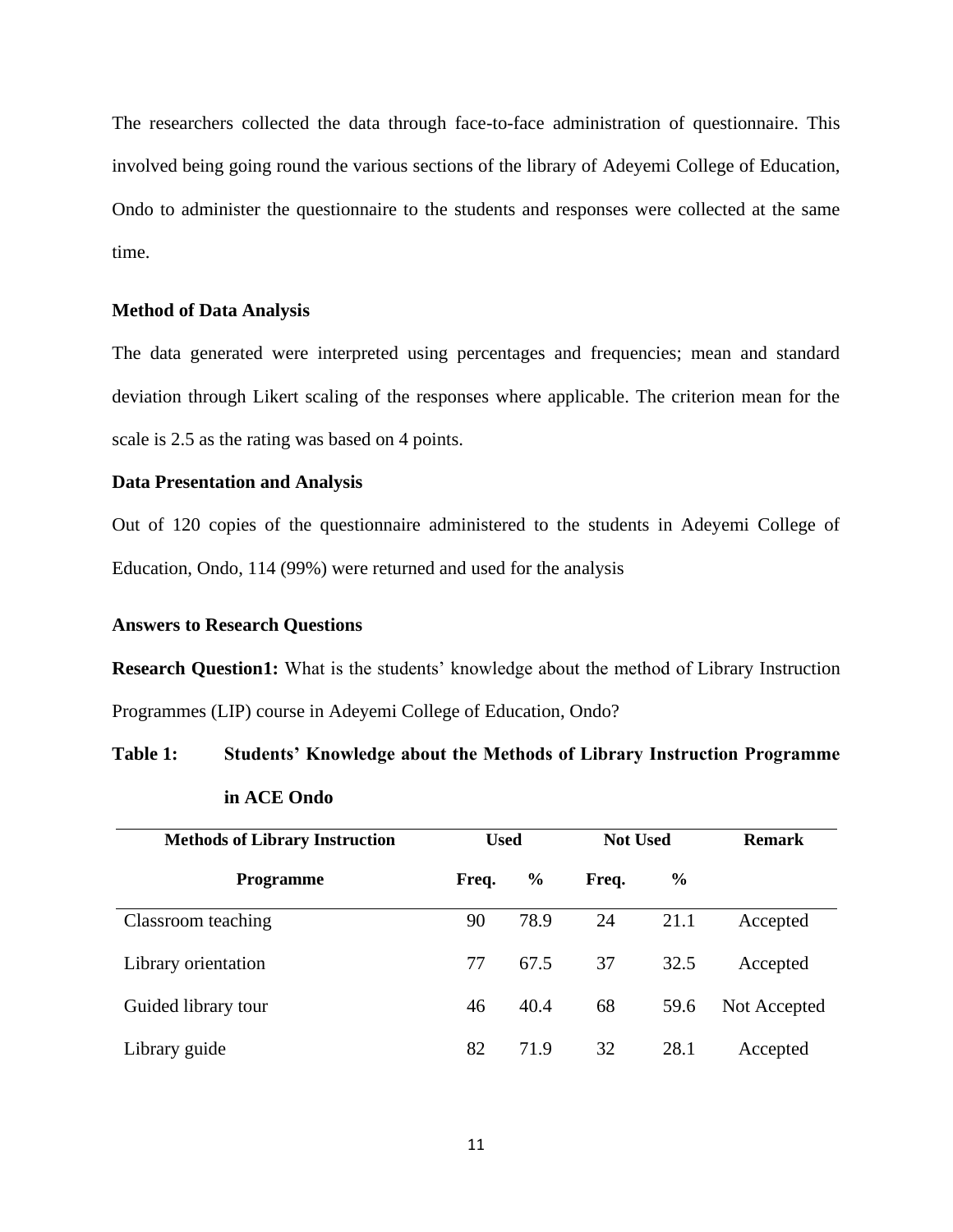| One-on-one mentoring | 27 | 23.7 | 87 | 76.3 | Not Accepted |
|----------------------|----|------|----|------|--------------|
| Ask a librarian      | 74 | 64.9 | 40 | 35.1 | Accepted     |
| Library blog         | 43 | 37.7 | 71 | 62.3 | Not Accepted |
| Library website      | 35 | 30.7 | 79 | 69.3 | Not Accepted |
| Social media         | 40 | 35.1 | 74 | 64.9 | Not Accepted |
| Text messaging       | 17 | 14.9 | 97 | 85.1 | Not Accepted |
| Radio broadcasting   | 22 | 19.3 | 92 | 80.7 | Not Accepted |
| Video conferencing   | 17 | 14.9 | 97 | 85.7 | Not Accepted |
|                      |    |      |    |      |              |

## $N = 114$

#### **Key:**  $2 =$  Used,  $1 =$  Not Used

Table 1 shows the students' knowledge about the method used for Library Instruction Programme (LIP) course in Adeyemi College of Education, Ondo. The result from this table shows that the following are accepted as methods used for library instruction programme course: classroom teaching (78.9%), library orientation (67.5%), library guide (71.9) and ask a librarian (64.9%). The table further shows that the following methods are not accepted: guided library tour (59.6%), one-on-one mentoring (76.3%), library blog (62.3%), library website (69.3%), social media (64.9%), text messaging (85.1%), radio broadcasting (80.7%) and video conferencing (45%). Based on this result, the students' knowledge about the methods of Library Instruction Programmes (LIP) course in Adeyemi College of Education, Ondo are: classroom teaching, library orientation, library guide and ask a librarian. This agreed with Akalumhe (n.d) who stated the various terms and methods of library instruction used for imparting knowledge on how library users can effectively utilize library resources as reader instruction, user instruction,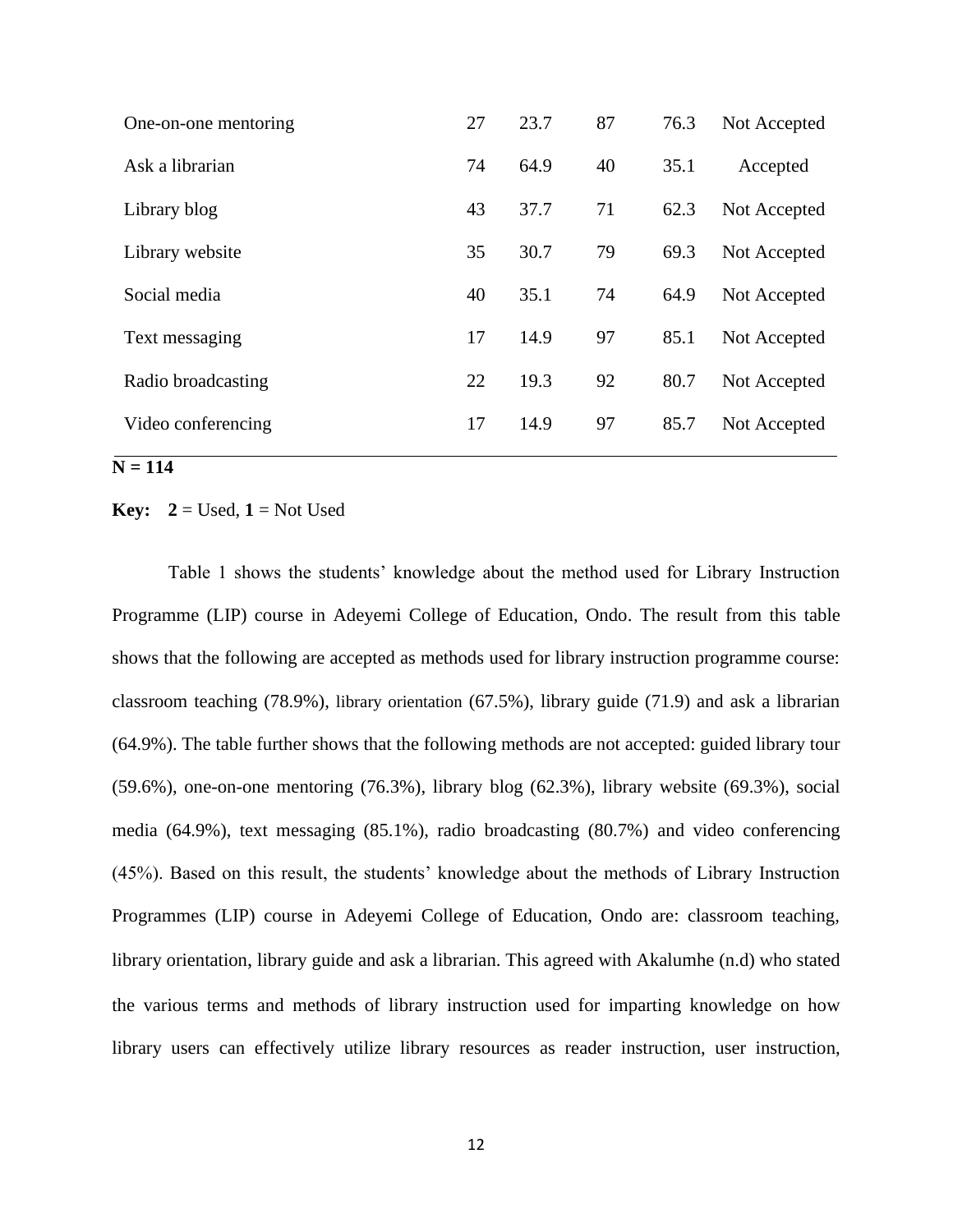library orientation, library instruction, use of library, library and information skill, user and staff education, information literacy and so on.

**Research Question2:** What is the students' rate of understanding of the Library Instruction Programme topics?

| <b>Item</b>                               | <b>UVW</b> | <b>UW</b> | U  | <b>DU</b>      | <b>Mean</b> | Std. D |
|-------------------------------------------|------------|-----------|----|----------------|-------------|--------|
| <b>Introduction to Library Studies</b>    | 75         | 22        | 17 | $\overline{0}$ | 3.51        | .74    |
| <b>History of Library</b>                 | 27         | 18        | 34 | 35             | 2.32        | 1.15   |
| Library and Study Skills                  | 56         | 30        | 22 | 6              | 3.19        | .93    |
| <b>Library Resources</b>                  | 42         | 47        | 25 | $\overline{0}$ | 3.15        | .76    |
| Reference sources and services            | 51         | 14        | 47 | $\overline{2}$ | 3.00        | .97    |
| <b>Collection Development</b>             | 24         | 27        | 28 | 35             | 2.35        | 1.12   |
| Preservation<br>Conservation<br>of<br>and | 32         | 22        | 42 | 18             | 2.59        | 1.06   |
| <b>Information Resources</b>              |            |           |    |                |             |        |
| Plagiarism and its implication            | 26         | 10        | 28 | 50             | 2.11        | 1.20   |
| Research writing and Referencing          | 47         | 31        | 30 | 6              | 3.04        | .94    |
| <b>Weighted Average</b>                   |            |           |    |                |             | 2.81   |

**Table 2: Students' Rate of Understanding of Library Instruction Programme in ACE**

**Key: UVW =** Understanding Very Well, **UW=** Understand Well, **U=** Understand, **DU =** Don't

Understand

**Decision Value:***Low=*0.00-2.44, *High =* 2.45-4.00

Table 2 shows the rate of students' understanding of the library instruction programme topics. This result revealed that the library instruction programme topic that the students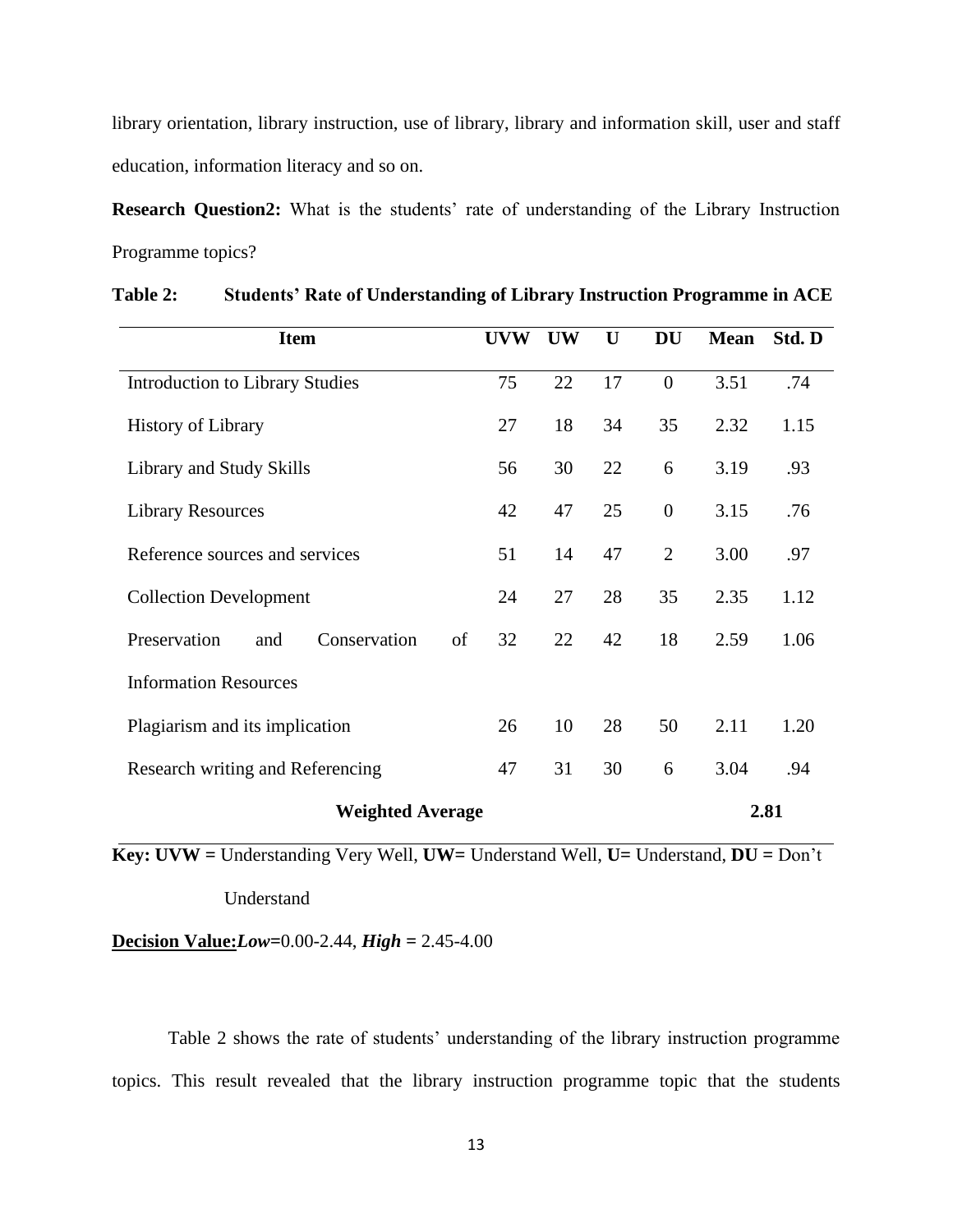understand very well is introduction to library studies ( $\bar{x}$  = 3.51). Also, the table showed that the students understand well the following topics: library and study skills ( $\bar{x}$  = 3.19), library resources ( $\bar{x}$  = 3.15), reference source and services( $\bar{x}$  = 3.00), preservation and conservation of information resources ( $\bar{x} = 2.59$ ) and research writing and referencing ( $\bar{x} = 3.04$ ). Furthermore, the table also shows that the students understand the following topics: history of library ( $\bar{x}$  = 2.32), collection development ( $\bar{x}$  = 2.35) and plagiarism and its implication ( $\bar{x}$  = 2.11).Meanwhile based on the value of the weighted average (2.81 out of 4.00 maximum value obtainable) which falls, within the decision value for *high*, it can be inferred that the students' rate of understanding of the Library Instruction Programme topics is high.

**Research Question3:** What is the rate of students' use of Library resources in Adeyemi College of Education Library?

| <b>Item</b>                          | VO             | $\Omega$ | <b>FO</b> | <b>NA</b> | <b>Mean</b> | Std. D |
|--------------------------------------|----------------|----------|-----------|-----------|-------------|--------|
| Circulation materials                | 26             | 22       | 23        | 43        | 2.27        | 1.19   |
| Internet Resources                   | 6              | 12       | 21        | 75        | 1.55        | .88    |
| Reference Resources                  | 41             | 42       | 22        | 9         | 3.00        | .94    |
| <b>Electronic Database Resources</b> | $\overline{4}$ | 10       | 23        | 77        | 1.48        | .80    |
| <b>Reserved Materials</b>            | 27             | 18       | 40        | 29        | 2.38        | 1.11   |
| <b>Weighted Average</b>              |                |          |           |           |             | 2.14   |

**Table 3: Rate of Students' Use of Library Resources in ACE Library**

**Key:**  $\overline{VO}$  = Very Often,  $\overline{O}$  = Often,  $\overline{FO}$  = Fairly Often,  $\overline{NA}$  = Not at all

#### **Decision Value:** *Low=*0.00-2.44, *High =* 2.45-4.00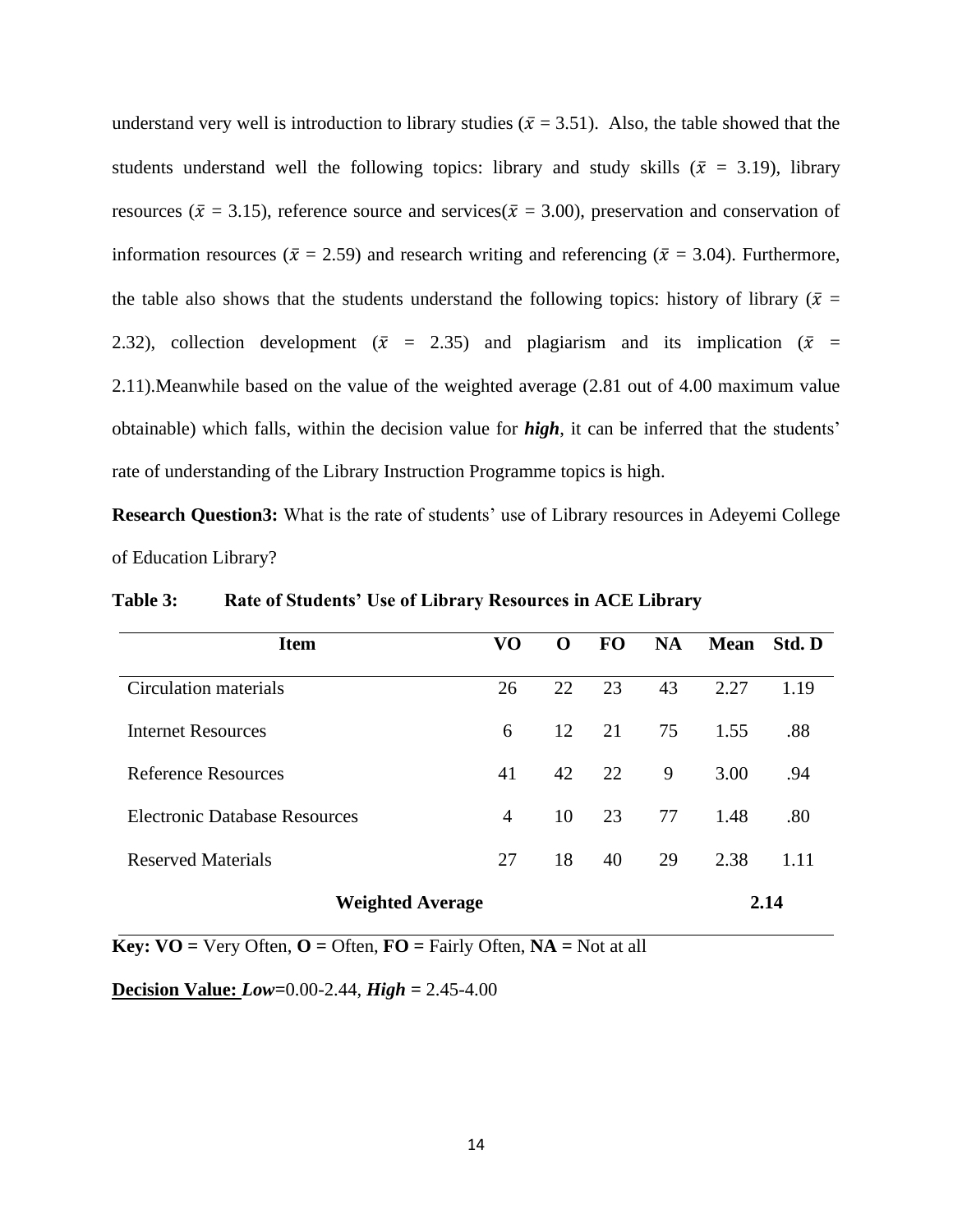Table 3 shows the rate of students' use of Library resources in Adeyemi College of Education Library. This result revealed that the students use the following resources fairly often: circulation resources( $\bar{x} = 2.27$ ), internet resources( $\bar{x} = 1.55$ ), electronic database resources ( $\bar{x} =$ 1.48) and reserved materials ( $\bar{x} = 2.38$ ). Also, the table shows that the students use of reference resources ( $\bar{x}$  = 3.00) often. Meanwhile based on the value of the weighted average (2.14 out of 4.00 maximum value obtainable) which falls, within the decision value for *low*, it can be inferred that the rate of students use of Library resources in Adeyemi College of Education Library is low.

**Research Question 4:** What are the challenges that students experience during Library Instruction Programme course in Adeyemi College of Education, Ondo?

## **Table 4: Challenges Students Experience during Library Instruction Programme**  Course in ACE  $(N = 261)$

|                                                         | <b>Multiple Responses</b> |                 |  |
|---------------------------------------------------------|---------------------------|-----------------|--|
| <b>Challenges</b>                                       | Frequency $(N)$           | Percent $(\% )$ |  |
| Inadequate classroom for library instruction            | 45                        | 17.2            |  |
| Shortage of staff (librarians) to instruct students     | 42                        | 16.1            |  |
| Inability of lecturers (librarians) to explain concepts | 23                        | 8.8             |  |
| well                                                    |                           |                 |  |
| Inadequate time for library instruction                 | 32                        | 12.3            |  |
| LIP clashing with other courses                         | 23                        | 8.8             |  |
| Non utilization of ICT for library instruction          | 63                        | 24.1            |  |
| Lack of interest in library instruction programme       | 33                        | 12.6            |  |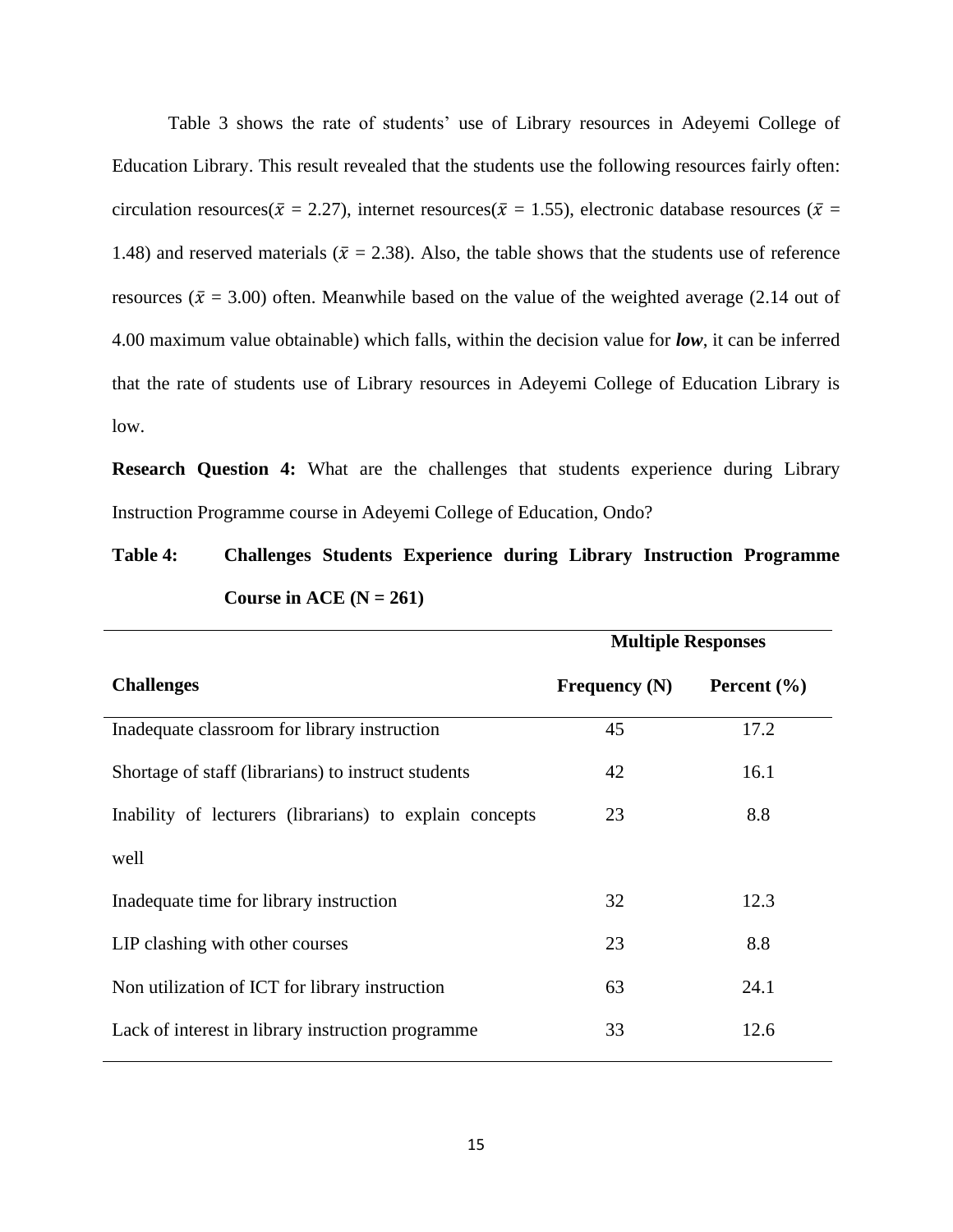Table 4 above shows the challenges that students experience during Library Instruction Programme course in Adeyemi College of Education, Ondo. Overall, majority (24.1%) of the respondents indicated non utilization of ICT for library instruction as challenge, followed closely is inadequate classroom for library instruction (17.2%), shortage of staff (librarians) to instruct students (16.1%), lack of interest in library instruction programme (12.6%), inadequate time for library instruction (12.3%) while only (8.8%) each indicated inability of lecturers (librarians) to explain concepts well and LIP clashing with other courses. Therefore, the challenges that students experience during Library Instruction Programme course in Adeyemi College of Education, Ondo are: non utilization of ICT for library instruction, inadequate classroom for library instruction, shortage of staff (librarians) to instruct students, lack of interest in library instruction programme and inadequate time for library instruction.

**Research Question5:** What are the suggested solutions to the challenges that students experience during Library Instruction Programme course in Adeyemi College of Education, Ondo?

## **Table 5: Suggested Solutions to the Challenges Students Experience during Library Instruction Programme Course in ACE (N = 378)**

|                                                       | <b>Multiple Responses</b> |                 |  |  |
|-------------------------------------------------------|---------------------------|-----------------|--|--|
| <b>Solutions</b>                                      | Frequency $(N)$           | Percent $(\% )$ |  |  |
| More classrooms should be built by the government for | 60                        | 15.9            |  |  |
| the college                                           |                           |                 |  |  |
| More librarians should be employed for LIP courses    | 50                        | 13.2            |  |  |
| LIP lecturers should be made to go for higher degrees | 46                        | 12.2            |  |  |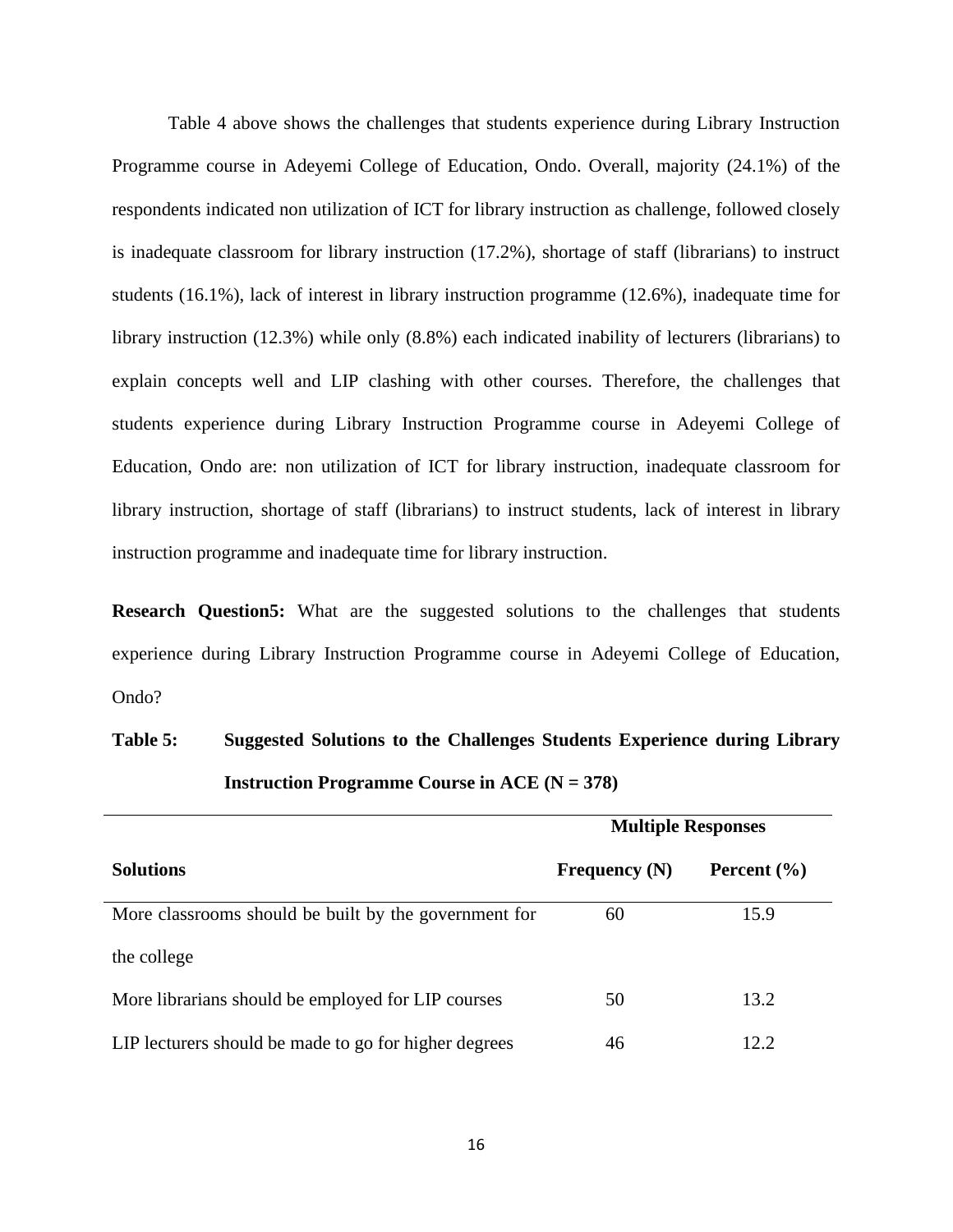| College Time table committee should make adequate     | 60 | 15.9 |
|-------------------------------------------------------|----|------|
| provision of time for LIP courses                     |    |      |
| Lecturers should re-adjust college Time table for     | 41 | 10.8 |
| convenience                                           |    |      |
| ICT resources should be used for teaching LIP         | 66 | 17.5 |
| Lecturers should ginger students' interest for proper | 55 | 14.6 |
| concentration on the course                           |    |      |

Table 5 above shows the suggested solutions to the challenges that students experience during Library Instruction Programme course in Adeyemi College of Education, Ondo. Overall, majority (17.5%) of the respondents indicated ICT resources should be used for teaching LIP, followed closely are; more classrooms should be built by the government for the college and College Time table committee should make adequate provision of time for LIP courses which have (15.9%) each, lecturers should ginger students' interest for proper concentration on the course  $(14.6\%)$ , more librarians should be employed for LIP courses  $(13.2\%)$  while only  $(12.2\%)$ and (10.8%) indicated LIP lecturers should be made to go for higher degrees and lecturers should re-adjust college Time table for convenience respectively. Therefore, the suggested solutions to the challenges that students experience during Library Instruction Programme course in Adeyemi College of Education, Ondo are: ICT resources should be used for teaching LIP, followed closely are; more classrooms should be built by the government for the college and College Time table committee should make adequate provision of time for LIP courses, lecturers should ginger students' interest for proper concentration on the course, more librarians should be employed for LIP courses.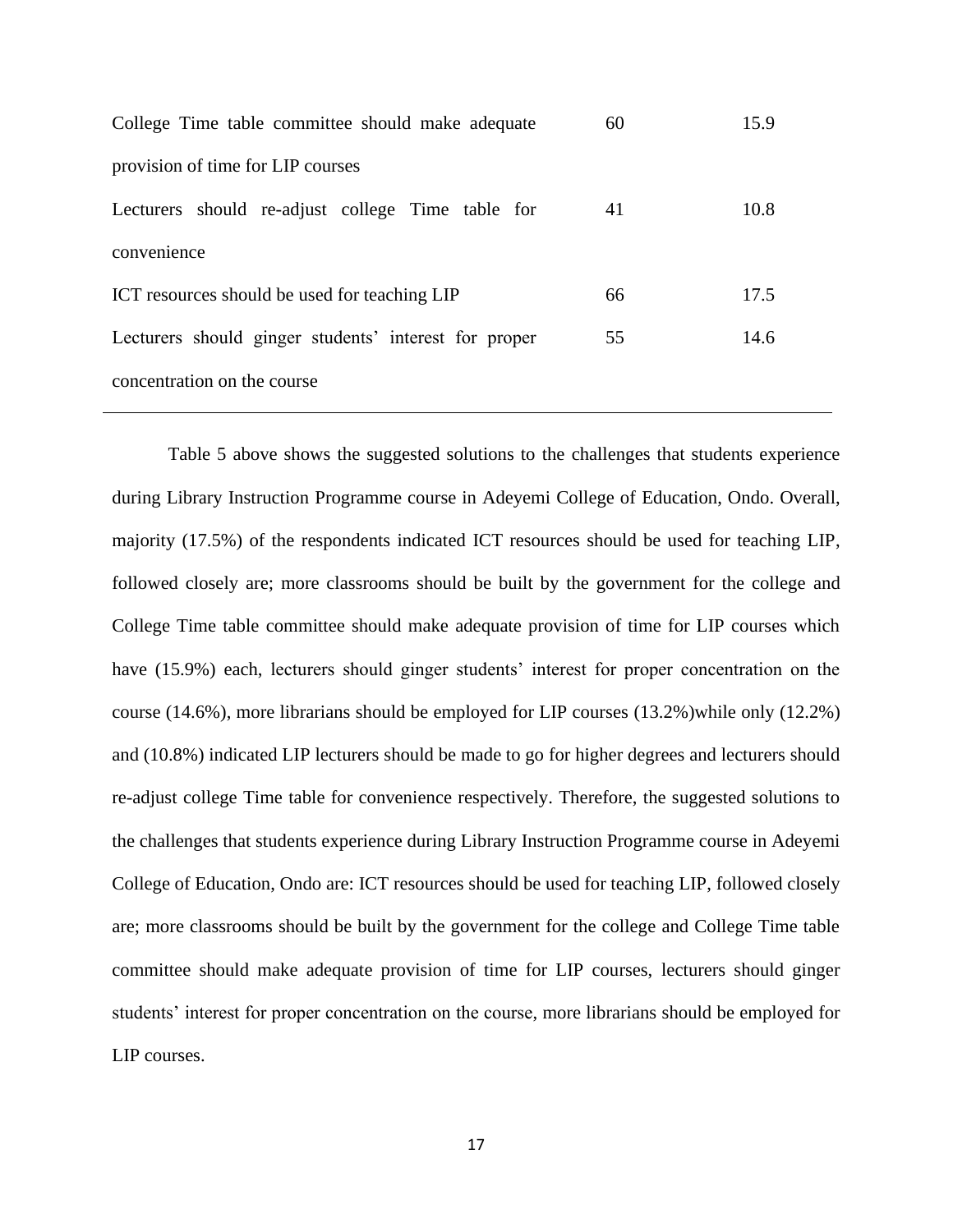## **Hypotheses Testing**

**Ho1:** There is no significant relationship between Library Instruction Programme and Library Resources Utilization by the students in Adeyemi in College of Education, Ondo.

 **between Library Instruction Programme and Library Resources**

## **Table 6: Summary of Pearson Product Moment Correlation showing Relationship**

| <b>Variable</b>          | <b>Mean</b> | Std.             | N   | r    | <b>Sig</b> | <b>Remark</b> |
|--------------------------|-------------|------------------|-----|------|------------|---------------|
|                          |             | <b>Deviation</b> |     |      |            |               |
| Library Instruction      |             |                  |     |      |            |               |
| Programme                | 25.27       | 5.74             |     |      |            |               |
|                          |             |                  |     | .361 | .000       | Significant   |
|                          |             |                  | 114 |      |            |               |
| <b>Library Resources</b> |             |                  |     |      |            |               |
| Utilization              | 10.69       | 3.39             |     |      |            |               |
|                          |             |                  |     |      |            |               |

#### **Utilization in ACE**

Table 6 shows that there is significant relationship between Library Instruction Programme and Library Resources Utilization by the students in Adeyemi College of Education, Ondo (N = 114;  $r = .361$ ;  $p < 0.05$ ). This means that the more understanding the students have about Library instruction programme, the more they tend to use library resources in the college. Hence, hypothesis 1 is rejected.

**Ho2:** There is no significant difference in the students' understanding of Library Instruction Programme topics in Adeyemi College of Education based on their gender.

# **Table 7: Summary of T-test Showing Difference in Male and Female Students' Understanding of Library Instruction Programme in ACE**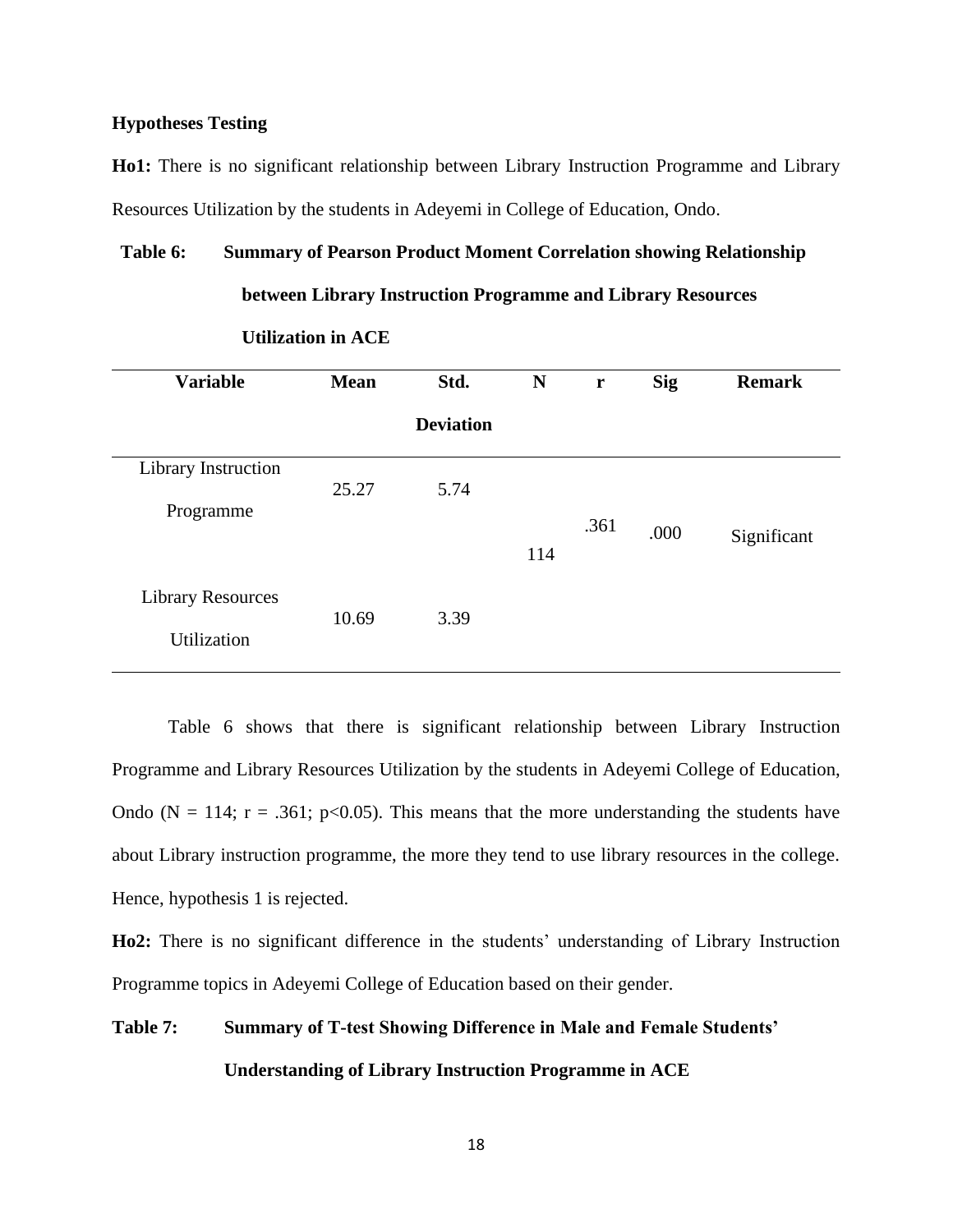| <b>Test Variable</b>          | <b>Grouping Variable</b> | $\mathbf N$ | <b>Mean</b> | Std. D | Df  | T        | Sig. | <b>Remark</b> |
|-------------------------------|--------------------------|-------------|-------------|--------|-----|----------|------|---------------|
| (LIP)                         | (Gender)                 |             |             |        |     |          |      |               |
|                               | Male                     | 43          | 23.93       | 6.67   |     |          |      | <b>Not</b>    |
| Library<br><b>Instruction</b> | Female                   | 71          | 26.08       | 4.97   | 112 | $-1.967$ | .052 | Significant   |
| Programme                     |                          |             |             |        |     |          |      |               |

Table 7 shows the difference in the understanding of Library Instruction Programme topics by male and female students in Adeyemi College of Education, Ondo. The table shows that the mean score for male students is 23.93 while that of female students is 26.08. The values of the mean scores do not reveal any appreciable difference. Therefore, there is no significant difference in the students' understanding of Library Instruction Programme topics in Adeyemi College of Education based on their gender (df = 112; t = -1.967; p > 0.05). Hence, hypothesis 2 is retained. This result implies that the level of understanding of the Library Instruction Programme topics by male and female students is the same.

## **Conclusion and Recommendations**

It is worthy to note that students in Adeyemi College of Education understand some of the concepts of Library Instruction Programme (LIP) without any basis on gender differences. However, the services in the library were under explored. Thus, it can be recommended that librarian should sensitize the users more on the services provided in the library for optimal satisfaction of the users. And that the challenges of the students in the course, LIP should be